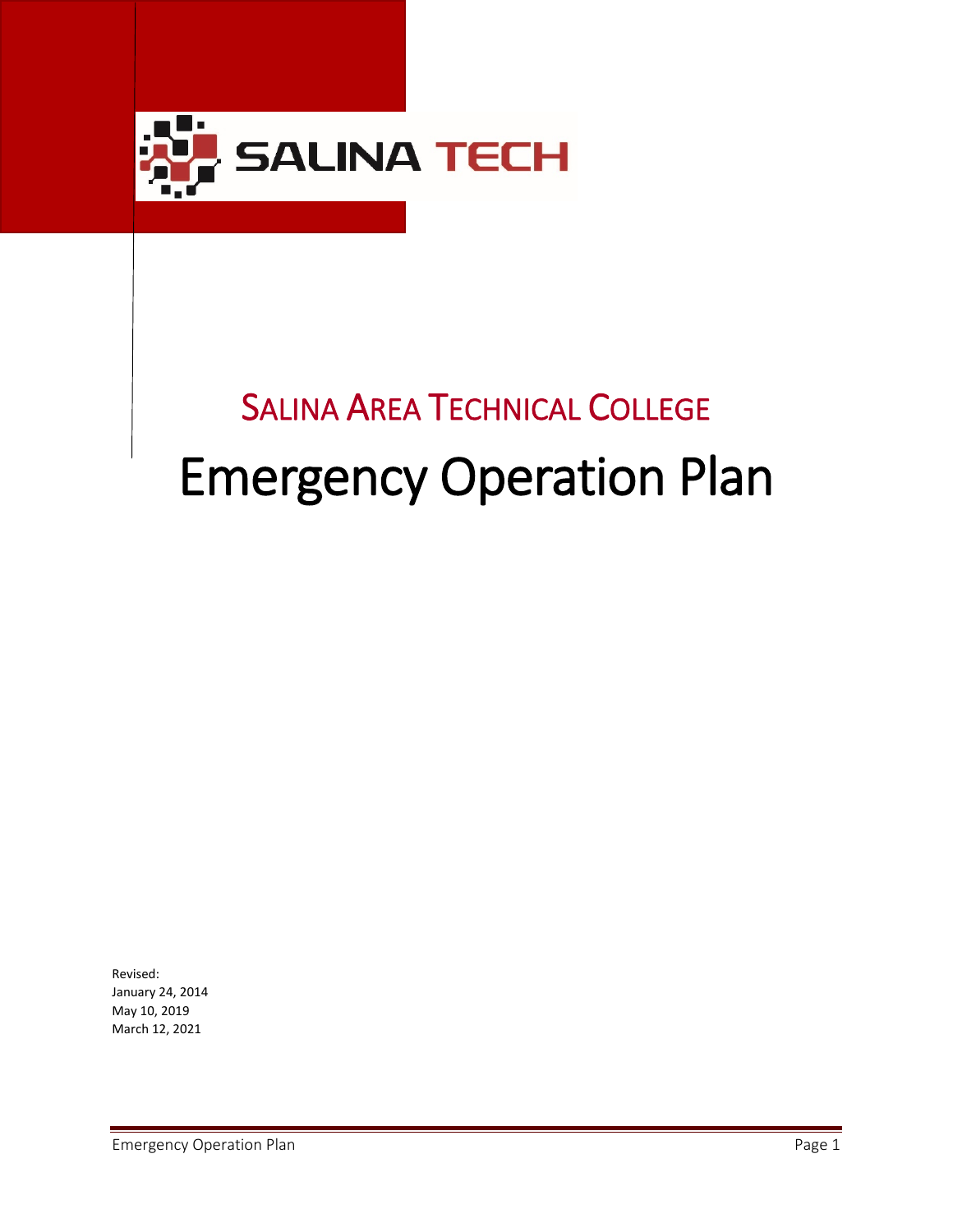# **TABLE OF CONTENTS**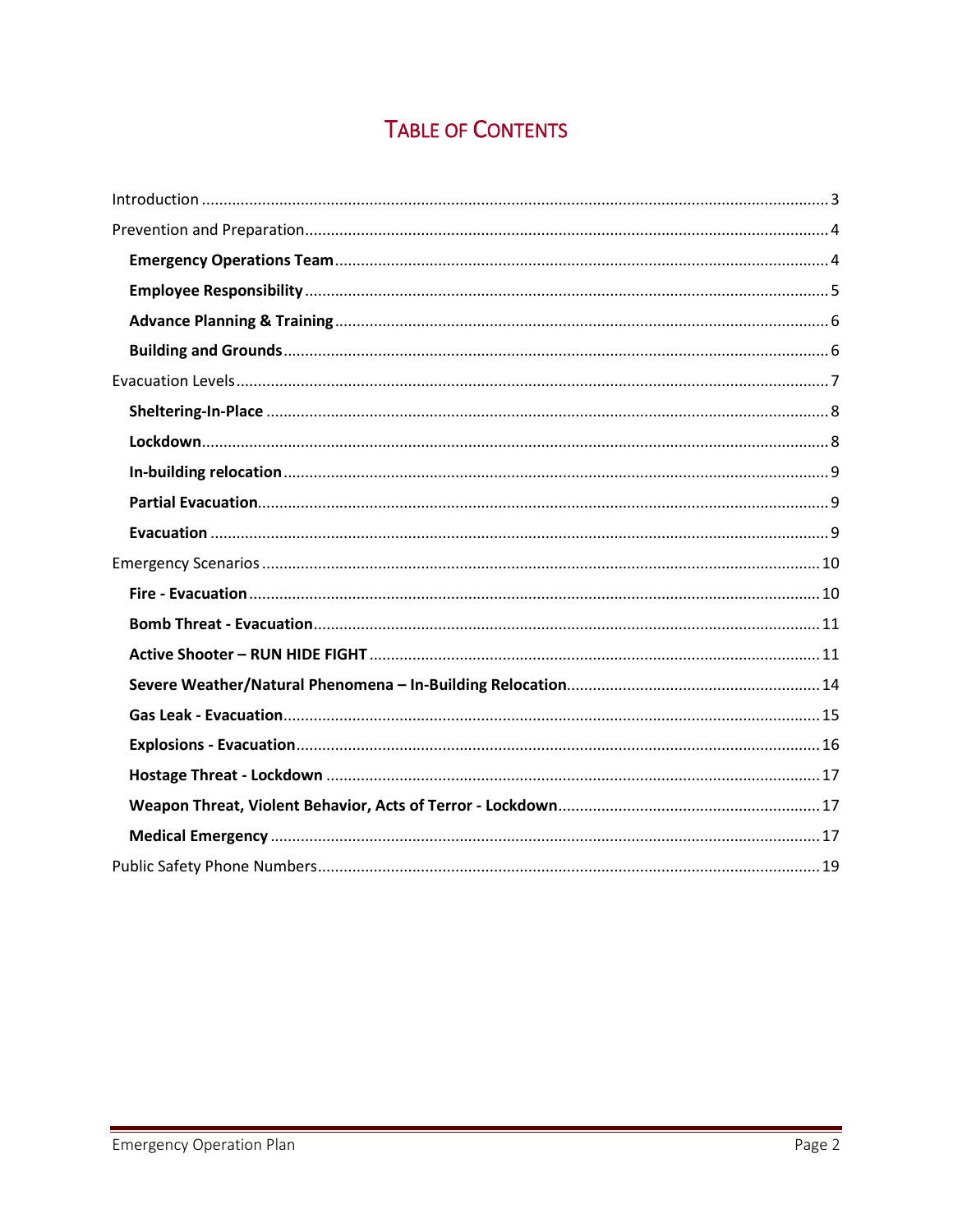# **INTRODUCTION**

<span id="page-2-0"></span>The College places great value on the safety of its students, faculty, and staff. To respond appropriately to a crisis situation that threatens lives and property, this Emergency Operation Plan (EOP) has been developed to respond quickly and appropriately to emergency situations.

The College Emergency Operations Team will review the plan annually and conduct evacuation drills and crisis situation reviews. It is vitally important that the faculty and staff of the College be familiar with the EOP management procedures. In turn, the faculty and staff are responsible with familiarizing students with the EOP procedures each year. Any questions or concerns regarding the EOP plan and procedures should be directed to the Emergency Operations Team.

The term "crisis" can be defined as any out-of-the-ordinary event that affects the campus in a way that cannot be handled in a routine manner. The EOP is intended to be flexible while addressing emergency situations.

The enclosed procedures apply to all College employees, students and visitors on the campus and other property of the College. Should emergency situations occur at sites governed by other agencies, those agency guidelines take precedence. In any crisis situation, all persons involved should be directly responsive to direction provided by individuals designated with responsibility and authority. "Authorities" are defined as any College administrator, faculty, or staff member, as well as police, firefighters, and other emergency personnel.

The College *Emergency Operation Plan (EOP)* is a flexible plan that addresses potential problems most likely to occur on campus during a major disaster or emergency and makes the following assumptions:

- An emergency/disaster/crisis may occur at any time day or night, weekday or weekend without warning.
- Each emergency situation is unique and unpredictable. These planning documents are intended to be guidelines and reference guides and are subject to modifications as may be necessary to address specific issues of any particular emergency/disaster/crisis.
- In the event of a disaster, local, state and federal services may not be available and could be delayed for several hours and potentially days.
- All media contact will be directed through the College President or designee or an Incident Commander. At any given time, key personnel may not all be available or unable to carry out tasks and responsibilities during an emergency.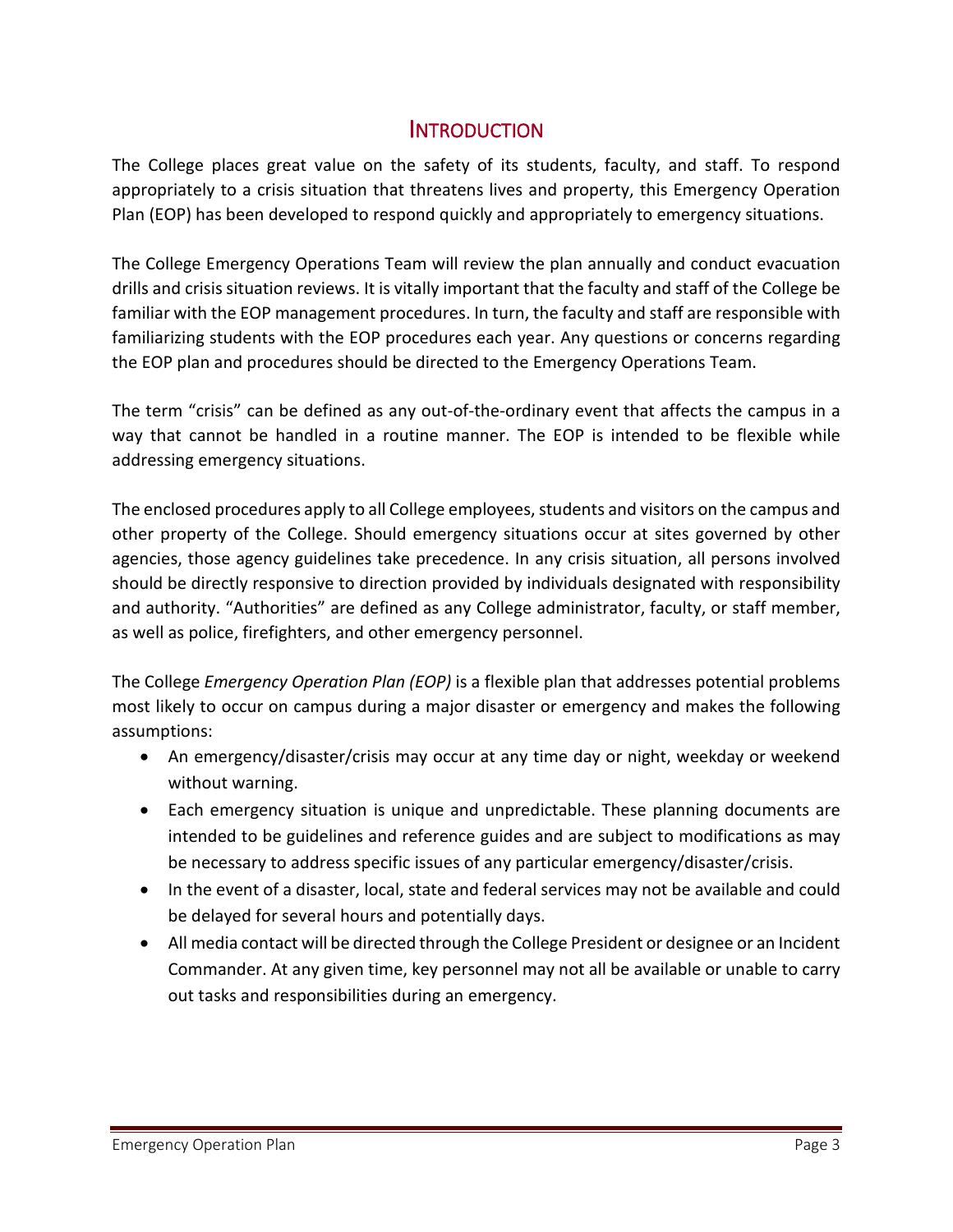# PREVENTION AND PREPARATION

<span id="page-3-0"></span>Adequate preparation and advance preparation are key factors that will improve the chances that the College can successfully manage and recover from an emergency. Each member of the response team, including employees as first responders, play vital roles in any emergency requiring immediate action both on and off the College campus. It is understood that each situation will be different and unique in nature and must be treated as such. The following are general guidelines and responsibilities for various employees of the College.

#### <span id="page-3-1"></span>EMERGENCY OPERATIONS TEAM

The Emergency Operations Team is involved in operational and response issues and in securing and coordinating appropriate information to present to the Executive Team. The Emergency Operations Team consists of:

- Chief Financial Officer (Incident Commander)
- Chief Student Services Officer
- Chief Academic Officer
- Director of Maintenance
- Safety Committee Members

#### **INCIDENT COMMANDER**

The Incident Commander is responsible for assessing the overall scene and scope of the emergency based on information obtained and disseminating it to the Emergency Operations Team. The Incident Commander is then responsible for the overall command of the emergency/incident and directs specific campus and individual responses. In the event of an emergency, the Incident Commander is responsible for contacting staff, faculty, and students via multiple sources. A notice will be sent out to all students, staff, and faculty of the College detailing the Emergency and instructions on what needs to be done.

#### **EMERGENCY OPERATIONS TEAM RESPONSIBILITIES**

The Emergency Operations Team (EOT) is comprised of the Chief Officers of the College, the Director of Maintenance, and Safety Committee Members. The EOT is responsible for:

- 1. Meeting annually to review and update the operations plan. The key areas to review are:
	- Validate emergency procedures are updated and posted in classrooms and work areas
	- Verify tornado and fire drill exit strategies are visible for students and staff
	- Verify fire extinguishers and defibrillators are working
	- Ensure First Aid stations have been refilled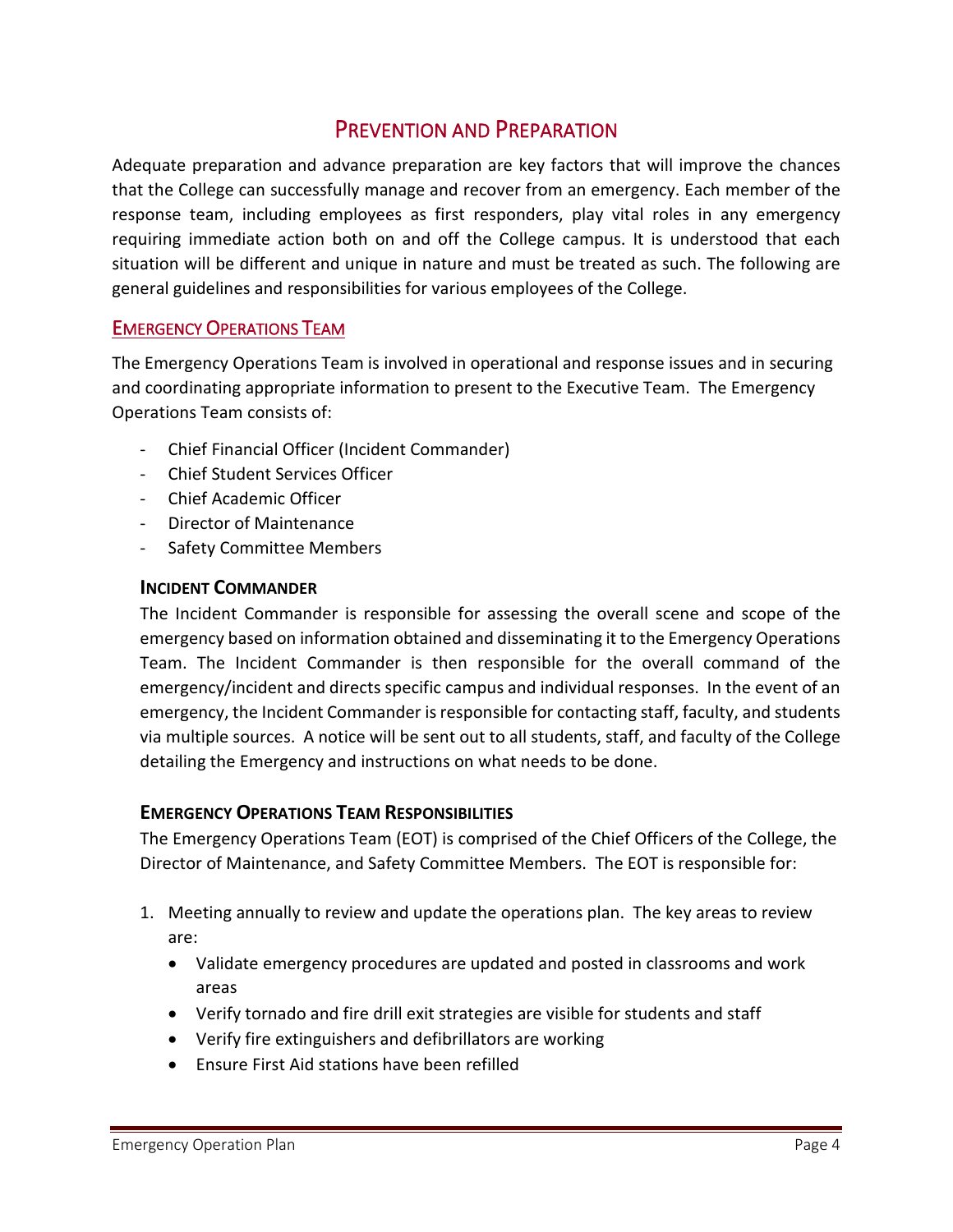- Update Emergency Operation Plan (as needed); Disseminate changes of information to College staff
- 2. The Operation Plan must meet OSHA plan requirements. The Operation Plan must include:
	- Method of reporting an emergency
	- Emergency escape procedures and route assignments
	- Procedures for employees who must remain in the facility to operate critical equipment or perform essential services before they evacuate
	- Procedure to account for all employees and students after an evacuation
	- Name, title, department, and phone numbers of individuals who can be contacted to obtain further information or for explanation of duties and responsibilities
- 3. Scheduling professional development training annually. Measures:
	- Location of fire extinguishers, first aid stations, bloodborne pathogens
	- Overview tornado drill evacuation procedures to a designated shelter area, including assistance of persons with disabilities
	- An operations threat exercise or training that includes lockdown or evacuation, including persons with disabilities
	- Practice fire evacuation procedure
		- o **Designated assembly area:** 
			- **Parking lot across the street from Building A**
- 4. Validate the College is a safe environment for employees, students, and visitors. Measures:
	- Hazardous waste Safety Data Sheets (SDS) are kept up to date
	- Perform annual (or as needed) training to applicable employees
	- Developing a communications strategy for fire, tornado, and emergency threats

# <span id="page-4-0"></span>EMPLOYEE RESPONSIBILITY

All College employees have the responsibility to:

- Understand what actions to take during an emergency. If at any time an employee has questions concerning safety procedures, they are to contact their supervisor or the Incident Commander
- Take appropriate steps to know the location of the nearest fire extinguisher, fire alarm pull switch, first aid kit, AED, and emergency exit(s)
- Know the location of your Program's Emergency Evacuation Assembly area All buildings proceed to the designated assembly area: **Parking lot across the street from Building A**
- Identify all hazardous materials in program areas and verify the proper documentation, handling, use, and disposal adheres to all EPA and OSHA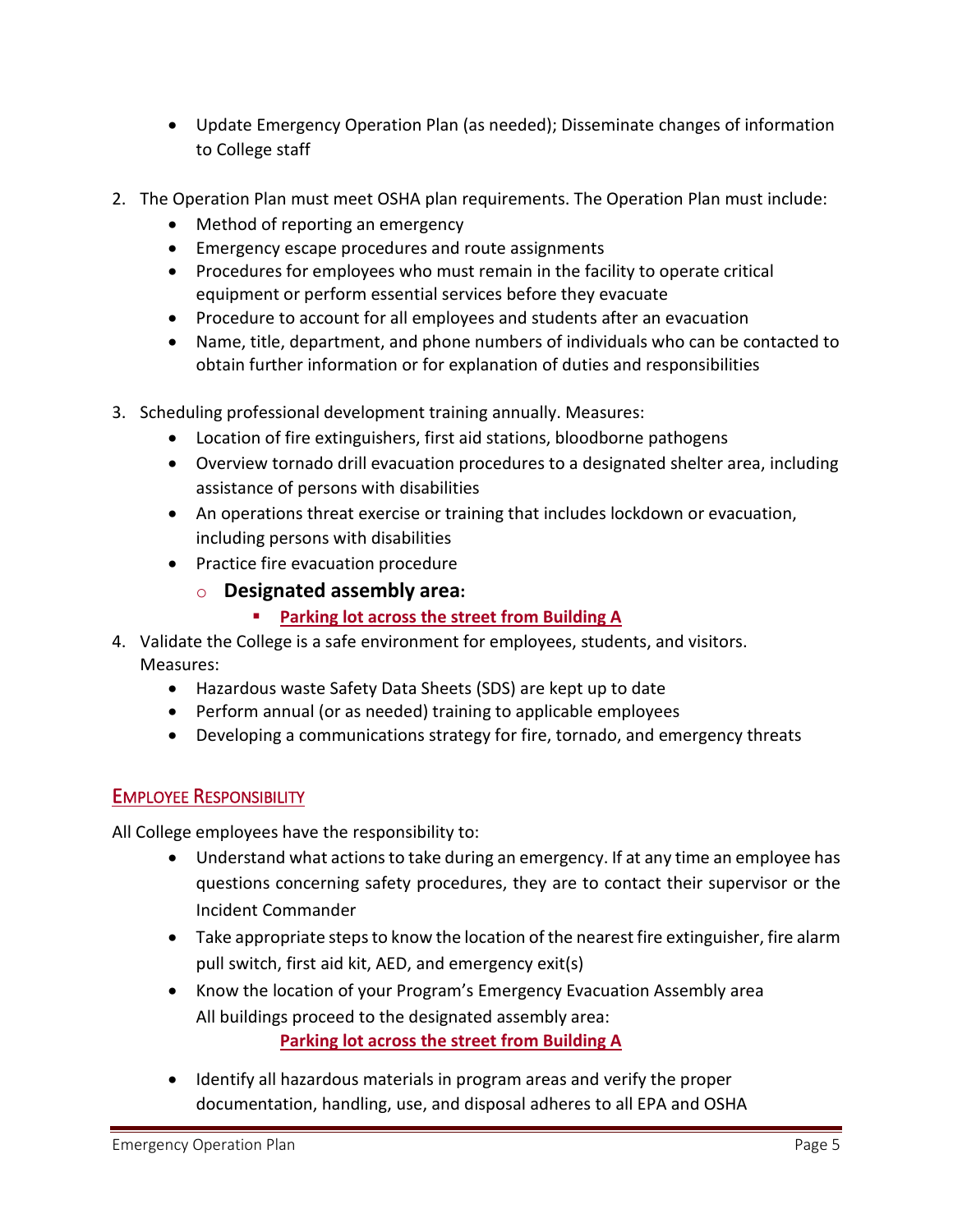regulations. If at any time, an employee has questions concerning hazardous handling and waste, they are to contact the Director of Maintenance

All College employees have designated roles and responsibilities during the safe and immediate evacuation of students and campus visitors during an emergency. All College employees, students, and visitors are expected to cooperate fully with the instructions of the College officials including incident commander, faculty members, campus officials and other designated officials during an emergency.

At no time will the College employees, students or visitors be required to place themselves at risk or conduct any activity that they feel is unsafe.

# <span id="page-5-0"></span>ADVANCE PLANNING & TRAINING

It is impossible to prepare for every kind of emergency. However, advance planning is a key instrument in ensuring the safety of all employees, students, and visitors. In the following sections, the Emergency Operation Plan details out five (5) unique Evacuation Levels and 10 unique Emergency Situations. Although every emergency is unique in nature, it is impossible to prepare for every kind of emergency. These evacuation levels and situations are to be taken as general policy. Please use these as generic guidelines to emergency situations and use your best judgment when an emergency presents itself.

All employees must know their responsibilities related to their area. Employees must:

- 1. Know the location of the fire extinguishers in your immediate area
- 2. Know the locations of the fire alarm pull stations
- 3. Know and understand your evacuation route and tornado shelter.
	- a. All classrooms, rooms, labs, and offices have a College Evacuation/Shelter map posted unique to your area, please know where this map is and where your nearest shelter/routes are
- 4. Be familiar with at least two (2) fire exits in your area in case one is blocked or unusable
- 5. Know the location of the nearest tornado shelter
- 6. Understand the five (5) evacuation levels: sheltering-in-place, lockdown, in-building relocation, partial evacuation, and evacuation

7. Understand the 10 emergency situations described in the rest of this Operation Plan If you have any questions regarding the safety procedures, need additional training, or further explanation on procedures, please contact a member of the Emergency Operations Team.

#### <span id="page-5-1"></span>BUILDING AND GROUNDS

**Blueprints** – Architectural plans for the college are located with the Director of Maintenance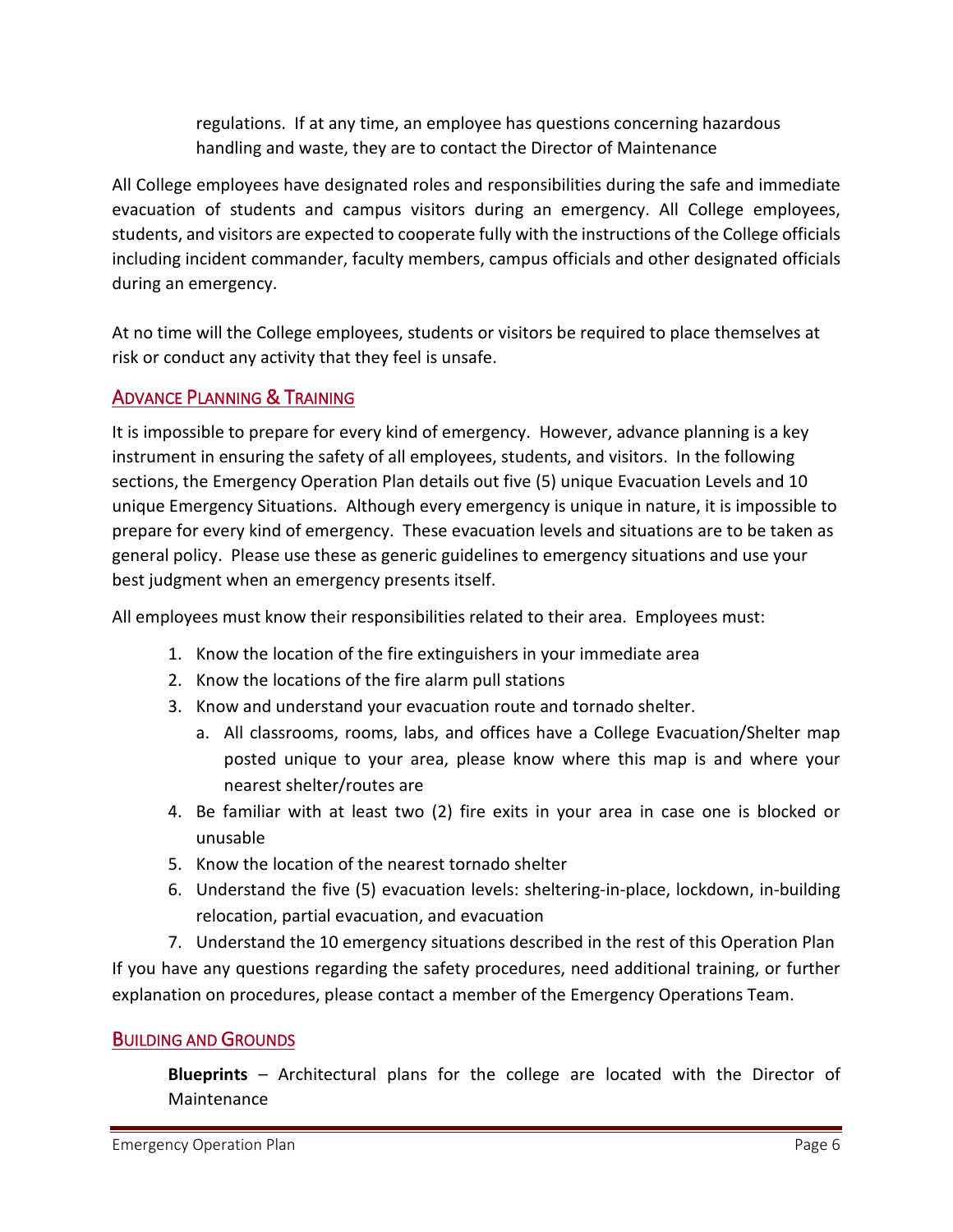**Fire Alarms** – Master panel is located in the mechanical room of the basement of Building A. Buildings B & C have alarm panels. Building E master panel is located on the mezzanine.

**Fire Extinguishers** – Located in convenient, accessible places throughout all buildings and marked with signs high over each fire extinguisher.

**Utilities** – Master shut-off valves and switches are located as follows:

#### **Building A**

- Electrical disconnect is located downstairs in Room 117 Mechanical Room
- Master water valve is located in front of Building C water main
- Master gas valve is located on the northwest side of Building A
- Hot water heaters are located downstairs in Room 117 Mechanical Room

#### **Building B**

- Electrical disconnect is located on the west wall, Diesel shop
- Master water valve is located on the North east corner Diesel shop Dyno room
- Master gas valve is located on the south end of the building
- Hot water heaters are located in the Diesel shop above tool room

#### **Building C**

- Electrical disconnect is located in the Electrical shop west wall 2 boxes
- Master water valve is located in the custodial closet middle of the building
- Master gas valve is located on the west end of the building
- Hot water heaters are located in Machine Tool above storage area

#### **Building E**

- Electrical disconnect is located on mezzanine Welding shop
- Master water valve is located in Welding storage room NE corner
- Master gas valve is located on the north side of building center/outside
- Hot water heaters are located on mezzanine

# EVACUATION LEVELS

<span id="page-6-0"></span>The President of the College or designee has the authority to initiate any of the following Evacuation Levels at any time deemed necessary. Notification to initiate these procedures will be via email, college-wide notification system, and Canvas. Employees should follow the below procedures when instructed to do so or immediately in the event of the imminent threat. The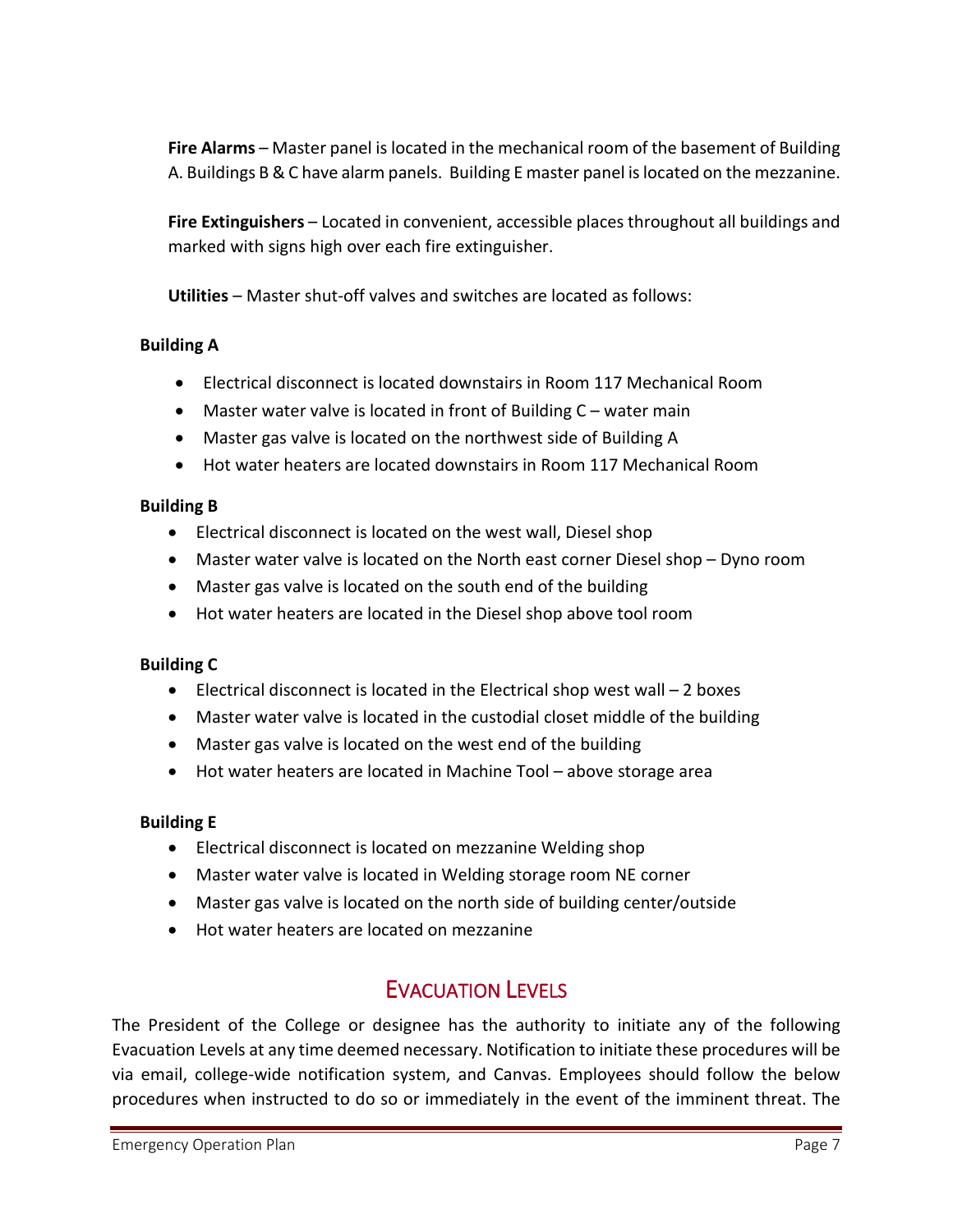College has no authority to prevent adult students from leaving the campus. However, all students will be asked to report to designated safe areas. Cooperation from all students is vital.

#### <span id="page-7-0"></span>SHELTERING-IN-PLACE

Sheltering-In-Place is a precaution of directing building occupants to remain inside the building at their work locations in response to an emergency. This is a precaution aimed to keep you safe while remaining indoors. Shelter-in-place means selecting a small, interior room, with no or few windows and taking refuge there (office, storage room, etc).

#### <span id="page-7-1"></span>**LOCKDOWN**

A crisis situation may arise when it is prudent to lock the College buildings while still occupied. The purpose for this action would be to protect employee and students by preventing entrance into building and program areas by a person or persons identified as dangerous. Lockdown procedures may be implemented in an event such as a civil disturbance, hostage situation, or person(s) wielding dangerous weapons.

- Notify students and visitors in your area that lockdown is required
- Move quickly and lock all potential entrances (doors and windows) to your area
- Students and visitors in your area should not leave that area until instructed to do so
- Take a roll call to identify persons present in your area
- **NOTE:** Do not move around the building to search for missing persons
- Inform the persons in your area to stay there and stay calm
- Notify status to an Emergency Operations Team member

Employees should know their designated lockdown areas:

- ACR Storage room in the faculty office and/or the storage room down the hallway
- AUT Storage room in lab
- CTD Storage room in lab or office
- DST Storage room in lab or office
- HVAC Storage room in lab or office
- MTT Storage room in lab or office lab
- ELT Storage room in office
- CON Storage room in lab
- WEL Storage room in lab
- BAT Storage room in office
- NUR Directors office across the hall
- CAD Storage room in classroom
- DEN Storage room in classroom
- MED Storage room in office
- CNA Laundry room or storage rooms in classrooms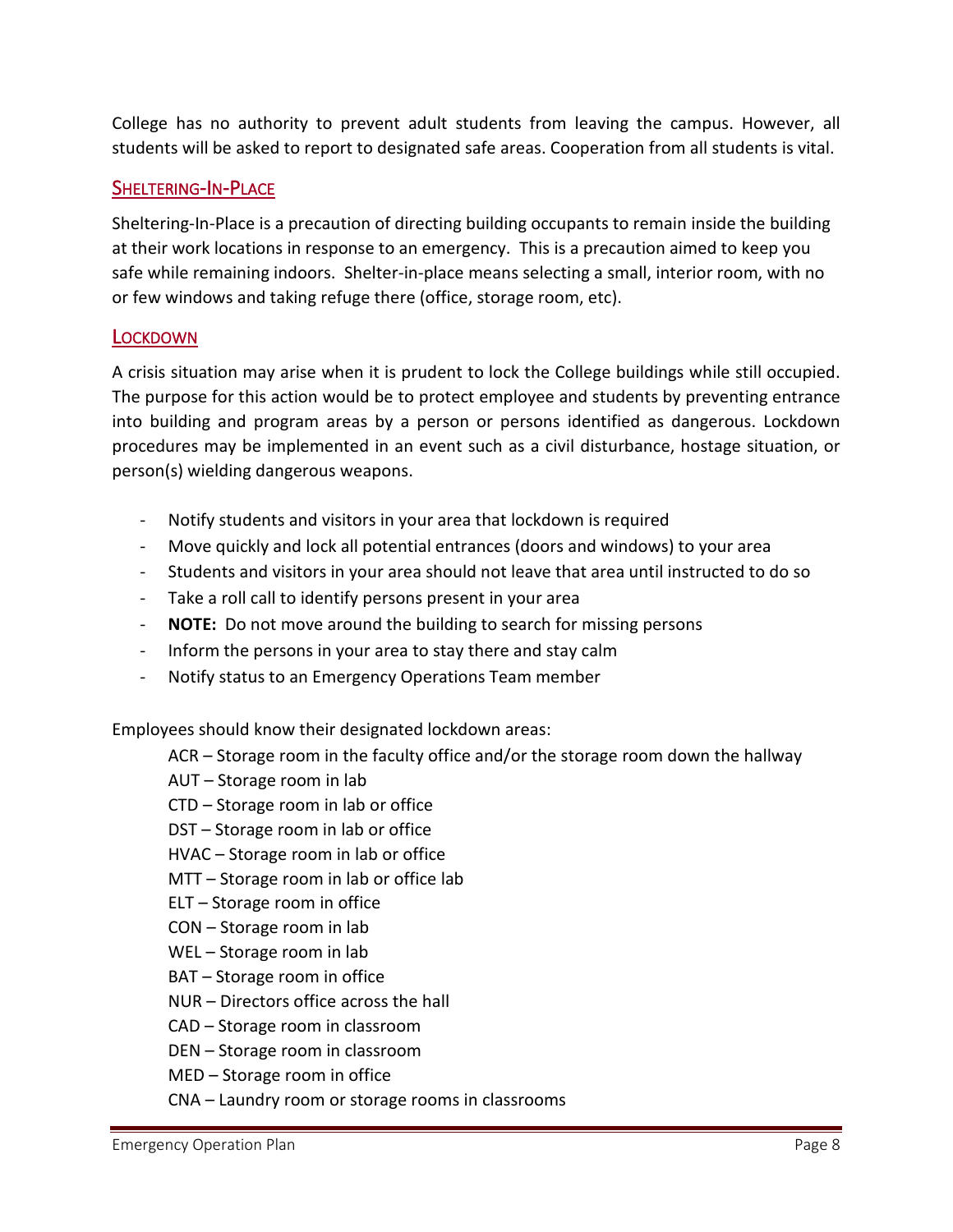Student Services – storage room at north end of hallway

#### <span id="page-8-0"></span>IN-BUILDING RELOCATION

The controlled movement of building occupants from an endangered area of a building to an inbuilding relocation area with the same building during an emergency to assemble at a safe place for roll call. During an In-building relocation, a member of the Emergency Operations Team will instruct you to relocate to another part of the building. Any other instructions will be at the discretion of the Emergency Operations Team Member.

#### <span id="page-8-1"></span>PARTIAL EVACUATION

The emptying of a building of some but not all occupants during an emergency to assemble at a safe place for roll call. During a partial evacuation, a member of the Emergency Operations Team will instruct certain areas of the building to another location outside of the building. Any other instructions will be at the discretion of the Emergency Operations Team Member.

#### <span id="page-8-2"></span>**EVACUATION**

The emptying of a building of all occupants during an emergency to assemble at a safe place for roll call. Evacuation of College buildings and/or premises may be required in the event of or suspicion of the following:

| <b>Chemical Contamination</b> | Fire Threat             | <b>Bomb Threat</b>      |
|-------------------------------|-------------------------|-------------------------|
| Gas Leak                      | <b>Explosion Threat</b> | <b>Property Failure</b> |

#### **PROCEDURE FOR EVACUATION**

- 1. Safely stop your work or project
- 2. Notify visitors and others in your area that an evacuation is required
- 3. Remain calm, do not panic If it is safe, gather your belongings
- 4. Seek out and give assistance to disabled or injured people in the area
- 5. If safe to do so, close doors and windows
- 6. If time permits, turn off any electrical, gas or water equipment
- 7. Walk quickly, but do not run, to the nearest safe exit Announce to visitors (if necessary)
- 8. Use the stairs, **NEVER** use the elevator in an emergency
- 9. Follow the instructions of employees and emergency responders
- 10. Evacuate the building and gather with other groups at least 300-500 feet away from the building
- 11. Take roll call to identify persons present at the safe area, make a note of missing individuals and individuals that are not on your roster
- 12. Keep all roadways and parking lot lanes clear for emergency responders
- 13. Wait for additional instructions from emergency responders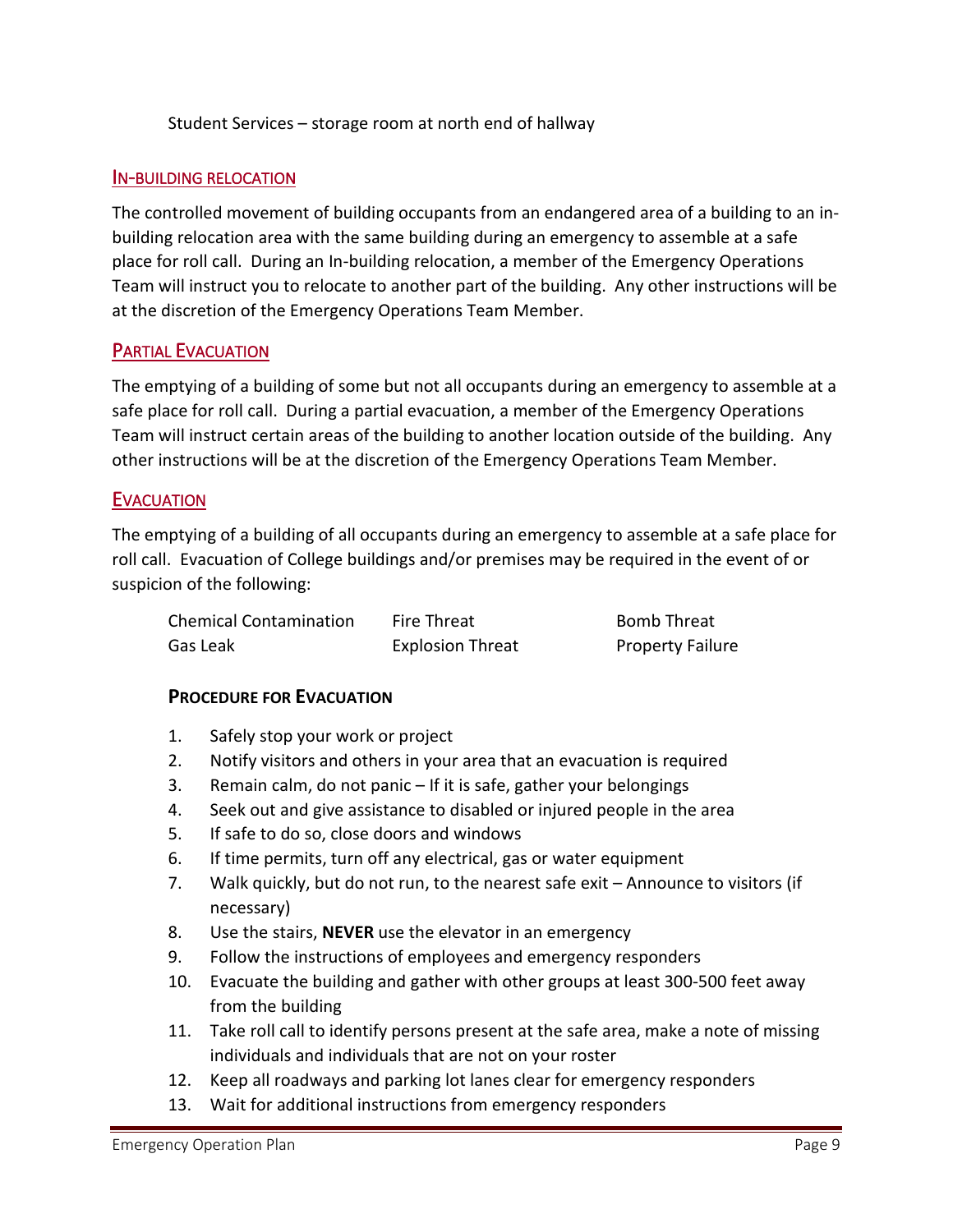14. Never re-enter a building until told to do so by an administrator or an emergency responder

**NOTE:** In the case of a Natural Gas Leak Threat – **DO NOT** pull the fire alarm or utilize the telephone or radios

**NOTE:** Students and visitors in your safe area should not leave that safe area until instructed to do so. Always take your student roster with you when exiting your building!

# EMERGENCY SCENARIOS

#### <span id="page-9-1"></span><span id="page-9-0"></span>FIRE - EVACUATION

When a fire alarm sounds, a fire is on campus. The Salina Fire Department is immediately notified to send first responders once a fire alarm pull station has been initiated. All occupants must immediately stop what they are doing, and exit to the nearest safe, unobstructed exit. All classrooms, rooms, labs, and offices have a College Evacuation/Shelter map posted unique to your area. Please know where this map is and where your nearest shelter/routes are.

#### **DISCOVERY OF A FIRE:**

- 1. Pull the fire alarm and leave the area at once initiating evacuation procedures
- 2. Alert other people in the area and instruct them to leave the building via the nearest exit
- 3. Close, **DO NOT LOCK**, all doors and windows if you can safely do so to help contain the fire
- 4. Call 911 from a safe location fire alarms in Buildings A, B, C & E automatically notify the fire department when set off
- 5. Do not use elevators
- 6. Go directly to the designated assembly area and await additional instructions, report anyone who is missing and who was in your classroom or area when the evacuation began
- 7. Call an Operations Team Member to secure the area and provide assistance
- 8. Remain at the assembly area until you are instructed how to proceed by the administration, Saline County officer, fire fighter or other College authority
- 9. Arrange for temporary accommodations and relocations if necessary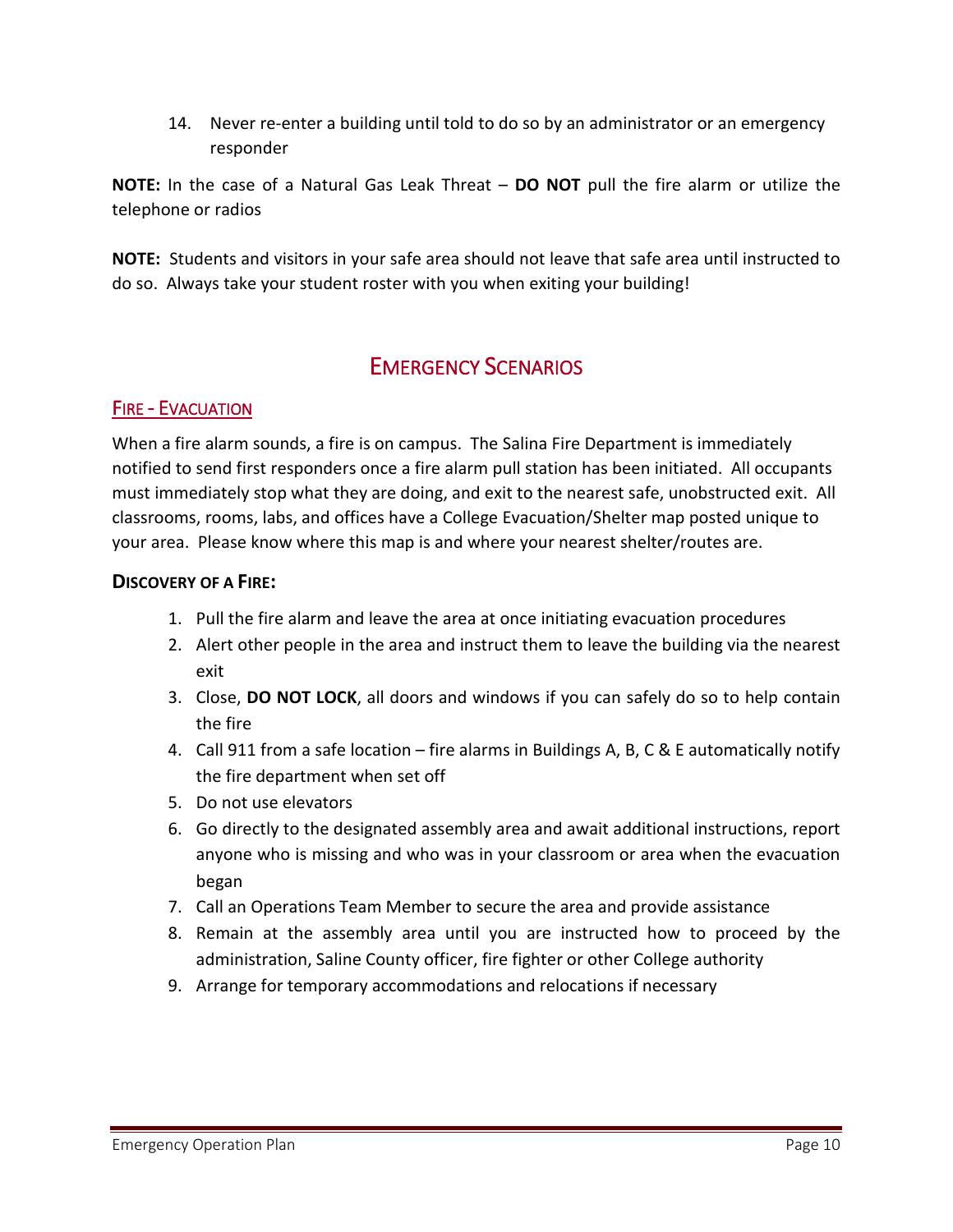## <span id="page-10-0"></span>BOMB THREAT - EVACUATION

A bomb threat may be made by phone, FAX, letter, email, note, or in person. The threat may be made directly to the College or through a third party (i.e. newspaper, radio/television station, school district office, etc). Suspicion of a bomb will be treated as a threat.

Immediate highest priority is the preservation of life first and facilities second.

The responsibility of dealing with the threat should be given to the highest authority present at the time of the crisis. Notify a College administrator and call emergency authorities (911) as soon as possible.

#### **BOMB THREAT PROCEDURES**

- 1. The person receiving the threat should attempt to gather as much information as possible from the caller while using another phone to notify authorities – call 911
- 2. Remain calm and courteous while trying to obtain information
- 3. Record the time of the threat and the exact words of the threatening person or caller
- 4. Take all warnings including written notes seriously and call 911 Avoid touching written warning to preserve evidence
- 5. Quickly scan the area for suspicious or unfamiliar items
- 6. Do not touch anything suspicious
- 7. Do not use electrical or electronic equipment
- 8. Go directly to the designated assembly area and await additional instructions, report anyone who is missing and who was in your classroom or area when the evacuation began
- 9. Evacuate the building at least 300-500 feet treat all threats as life threatening situations.
- 10. As soon as possible, contact a member of the Emergency Operations Team
- 11. Emergency Operations Team member will secure the area and prevent unauthorized access to threatened area
- 12. Assist emergency responders with any required actions deemed necessary
- 13. Arrange for temporary accommodations and relocations if necessary

# <span id="page-10-1"></span>ACTIVE SHOOTER – RUN HIDE FIGHT

In the event of an active shooter on campus, quickly determine the most reasonable way to protect your life and the people's lives around you. During an active shooter threat, employees, students, and visitors should implement the following procedure: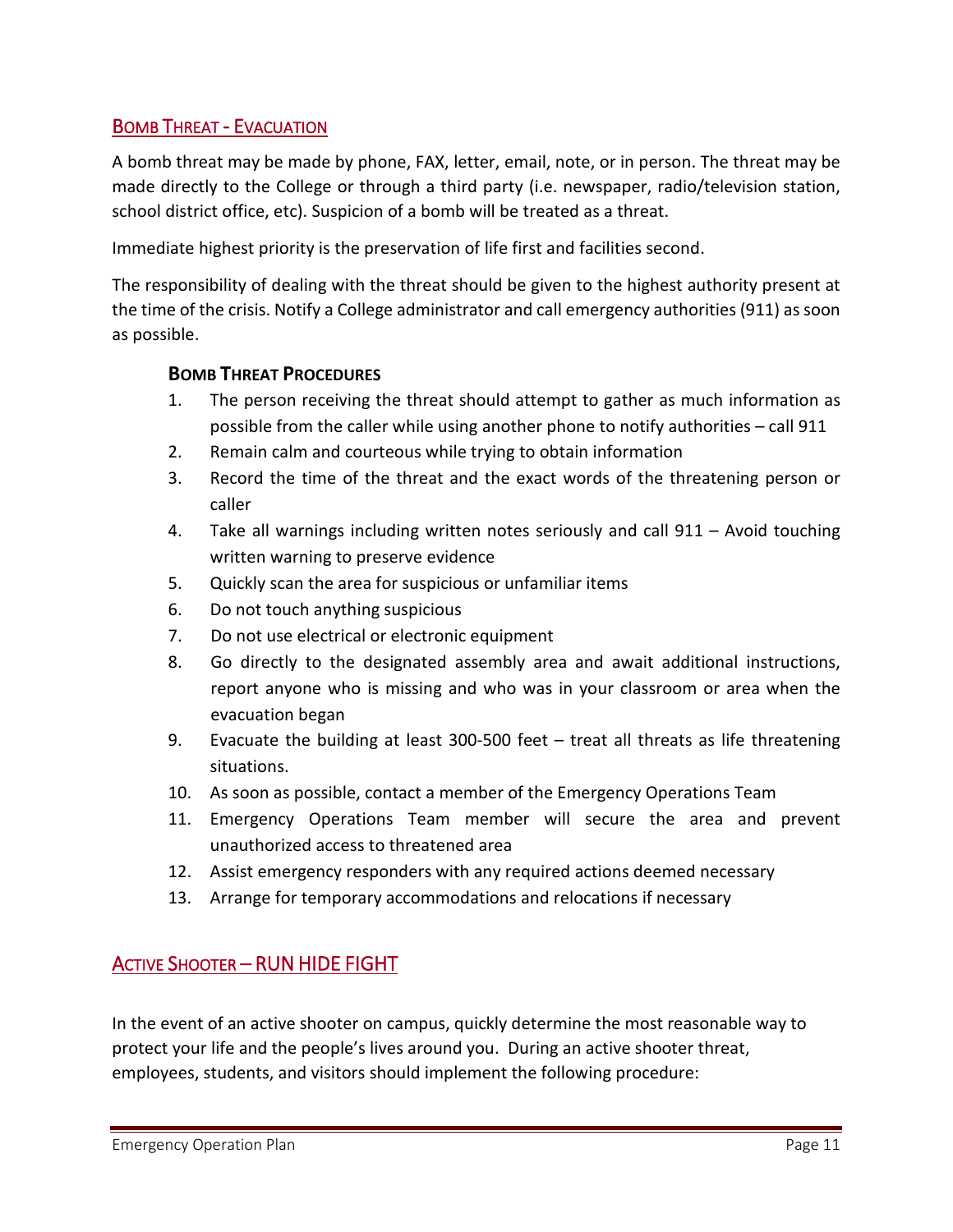#### **RUN – HIDE – FIGHT**

#### 1. RUN (Evacuate)

If there is an accessible escape path, attempt to evacuate the premises. Be sure to:

- Identify an escape route and plan in mind
- Leave your belongings behind
- Help others escape, if possible
- Prevent individuals from entering an area where the active shooter may be
- Keep your hands visible
- Follow instructions of any police officers
- Do not attempt to move wounded people
- Call 911 when you are safe

#### 2. HIDE (Lockdown)

If evacuation is not possible, identify your lockdown area and implement lockdown procedures. If unable to arrive at lockdown area, find a place to hide where the active shooter is least likely to find you.

3. FIGHT

As a last resort, and only when your life is in imminent danger, attempt to disrupt and/or incapacitate the active shooter by:

- Acting as aggressively as possible against him/her
- Throwing items and improvising weapons
- Yelling
- Committing to your actions

#### **Training and Information regarding workplace violence and active shooters**

An active shooter is an individual actively engaged in killing or attempting to kill people in a confined and populated area; in most cases, there is no pattern or method to their selection of victims.

Active shooter situations are unpredictable, evolve quickly, and are over within 10-15 minutes. Once law enforcement is notified of the active shooter, they will arrive in 2-4 minutes. Individuals should take this amount of time in consideration when implementing their individual RUN-HIDE-FIGHT strategy.

General good practices for coping with an active shooter are:

- Be aware of your environment and any possible dangers
- Take note of the two nearest exits in any building you are commonly in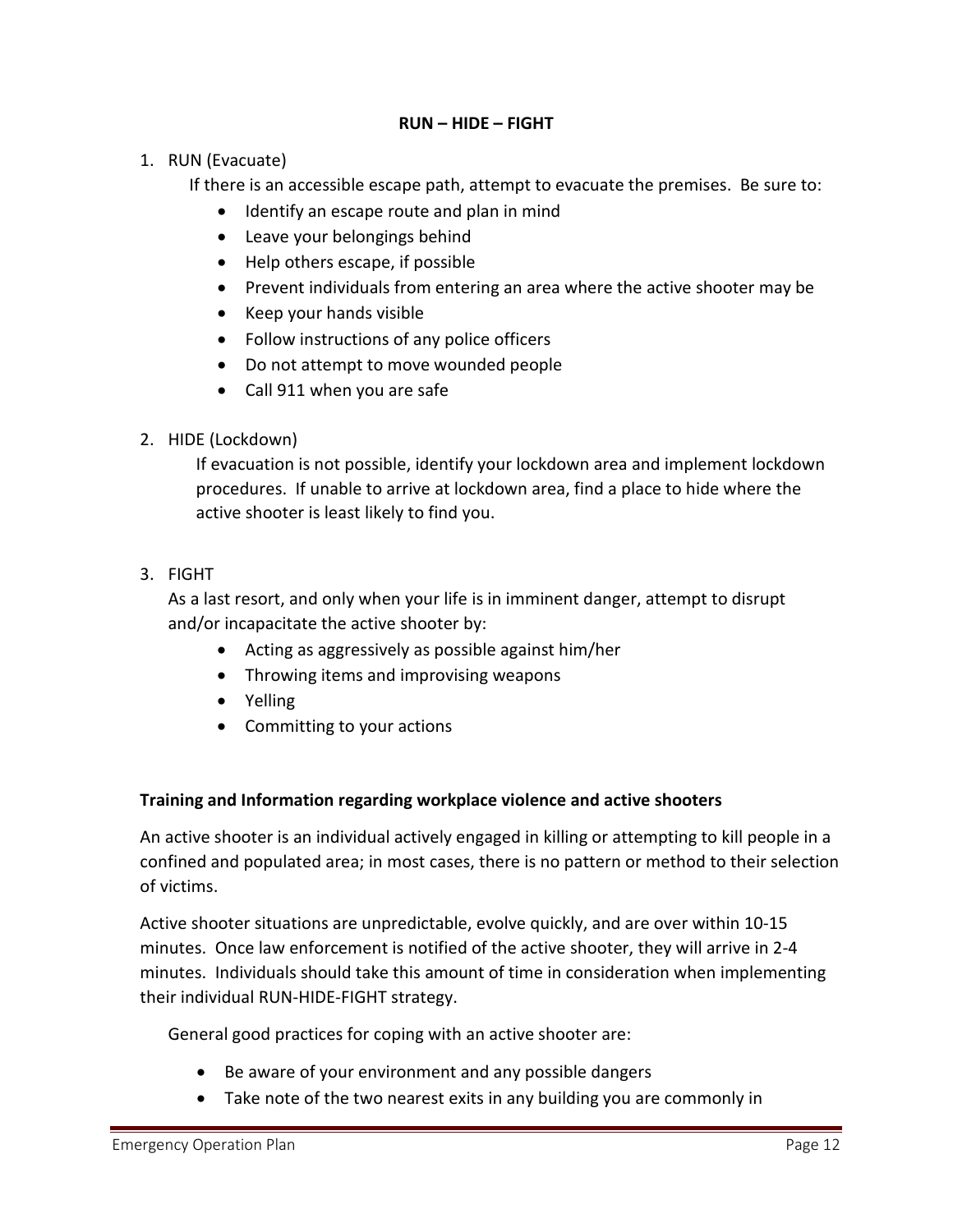- If you are in an open exposed area, evacuate immediately
- If evacuation is not possible, get into a room and secure the door by either locking it or barricading with any and all objects
- As a last resort, attempt to take the active shooter down, when the shooter is at close range and you cannot flee or hide, your chance of survival is much greater if you try to incapacitate him/her

## **Call 911 only when it is safe to do so!**

#### **Recognizing and Prevention**

Employees or students typically do not just "snap," but display indicators of potentially violent behavior over time. The College should always foster a respectful workplace and learning environment. Employees and students should be aware of workplace violence and take remedial actions accordingly. If potential violent behavior is recognized, they can often be managed and treated. Potentially violent behaviors by an individual may include one or more of the following (this list of behaviors is not comprehensive, nor is it intended as a mechanism for diagnosing violent tendencies):

- Increased use of alcohol and/or illegal drugs
- Unexplained increase in absenteeism; vague physical complaints
- Noticeable decrease in attention to appearance and hygiene
- Depression/withdrawal
- Resistance and overreaction to changes in policy and procedures
- Repeated violations of company policies
- Increased severe mood swings
- Noticeably unstable, emotional responses
- Explosive outbursts of anger or rage without provocation
- Suicidal; comments about "putting things in order"
- Behavior which is suspect of paranoia, "Everyone is against me"
- Increasingly talks of problems at home
- Escalation of domestic problems into the workplace; talk of severe financial problems
- Talk of previous incidents of violence
- Empathy with individuals committing violence
- Increase in unsolicited comments about firearms, other dangerous weapons and violent crimes

Never ignore questionable violent behavior. Always report this behavior to a supervisor, even if the suspicions seem small or trivial. Most active shooters have either directly or indirectly told individuals their intentions. Err on the side of caution and report all suspicious violent behavior immediately.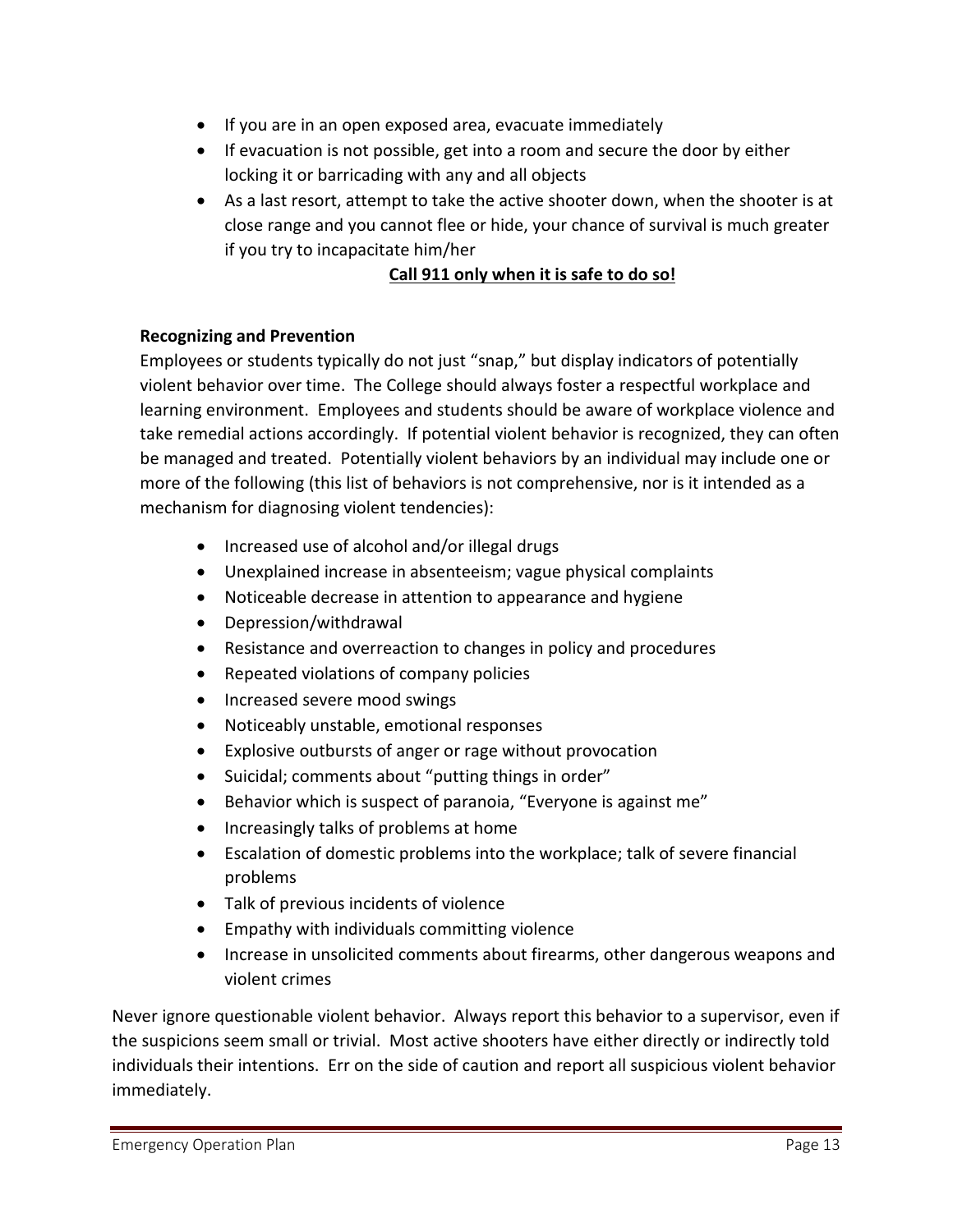## <span id="page-13-0"></span>SEVERE WEATHER/NATURAL PHENOMENA – IN-BUILDING RELOCATION

Severe weather may develop under any of the following conditions: extremely high winds, severe electrical storms, heavy rain, hail, flash flooding, heavy snow, sleet or icing, extremely low temperatures, any other potentially dangerous weather condition that could cause loss of utilities.

#### **SEVERE WINTER WEATHER**

- 1. The Emergency Operations Team will monitor weather stations and/or radio for weather advisories when applicable and will consult with local authorities when necessary.
- 2. Alert faculty and staff of potential severe weather.
- 3. If severe weather warnings are issued or severe weather seems imminent, the Incident Commander will notify the President of the College.
- 4. The President or designee will suspend classes when weather or road conditions are deemed to be hazardous. Only the President or designee has the authority to cancel classes or close the College.
- 5. The President or designee will notify media outlets of cancellations and postponements.
- 6. Maintenance and custodial staff are to follow instructions from the Director of Maintenance.

#### **TORNADO/SEVERE WEATHER**

When a tornado warning is issued for the vicinity of the College, the In-building Relocation Plan will be implemented. Official notifications of tornado conditions are made through area radio and televisions stations.

When notified that a tornado threat is in effect, The Emergency Operations Team should make all necessary arrangements to effect maximum safety for the students and staff in the event of an actual tornado. Everyone should be familiar with all designated shelters in their area.

- 1. Alert faculty and staff of potential severe weather.
- 2. Move away from upper floors, windows, appliances and exterior walkways.
- 3. Stay calm and alert.
- 4. Shut off any equipment, gas, water or/electricity if time allows.
- 5. Close hallway doors to shield everyone from flying debris.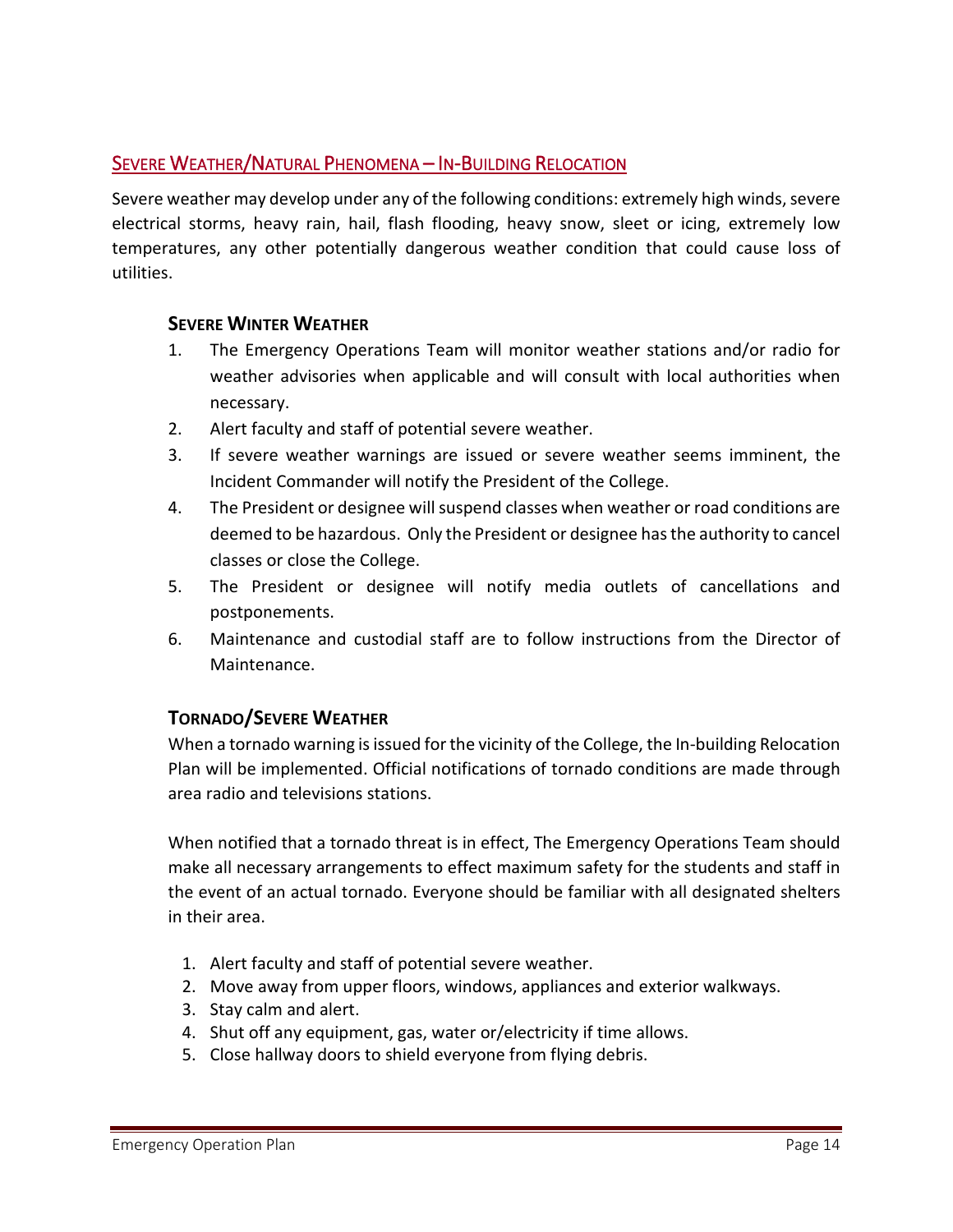- 6. Students, staff, and visitors on campus should evacuate to the **designated shelters** within or near your building, otherwise go to interior hallways or smallest interior room avoiding areas with windows.
- 7. Only use campus phones in an emergency.
- 8. Listen to local media broadcasts for weather updates and information
- 9. Local media or campus administration should provide the "all clear"

#### **EARTHQUAKE**

#### **If Inside:**

- 1. Take cover under a desk or table and hold on. If your cover moves, move with it. Brace in a doorway if cover is not available – be cautious of swinging doors and people traffic. Avoid outside or high-use doorways.
- 2. Stay away from windows and objects that could fall.
- 3. If in a theater or lecture hall, stay in your seat or get under it if possible. Protect your head with your arms.
- 4. When shaking stops, move cautiously outside. Be careful of falling building materials or uneven ground. When outside, move away from the building.
- 5. Proceed to a designated assembly point, or if unsafe, an alternate assembly point. Remain for further instruction.
- 6. Instructors and supervisors: Notify Administration of anyone unaccounted for from your area.
- 7. **DO NOT GO BACK INTO THE BUILDING UNTIL NOTIFIED TO DO SO**

#### **If Outside:**

- 1. Move away from buildings, overhead lines, poles, or other objects that could fall or move abruptly (vehicles and equipment).
- 2. Get low to the ground and protect your head with your arms.

#### **Always:**

- 1. Proceed to the designated assembly area and WAIT.
- 2. Be prepared for after-shocks.
- 3. If you suspect gas, electrical or other problems, notify campus administration.

# <span id="page-14-0"></span>GAS LEAK - EVACUATION

Natural gas is poisonous and explosive. The gas has a distinctive odor that makes it detectable. This type of threat poses dangers similar to the bomb, explosion, and fire threats. Therefore, the Building Evacuation Plan should be implemented, and an Emergency Operations Team member should be notified as soon as possible. If a gas leak is detected in your area: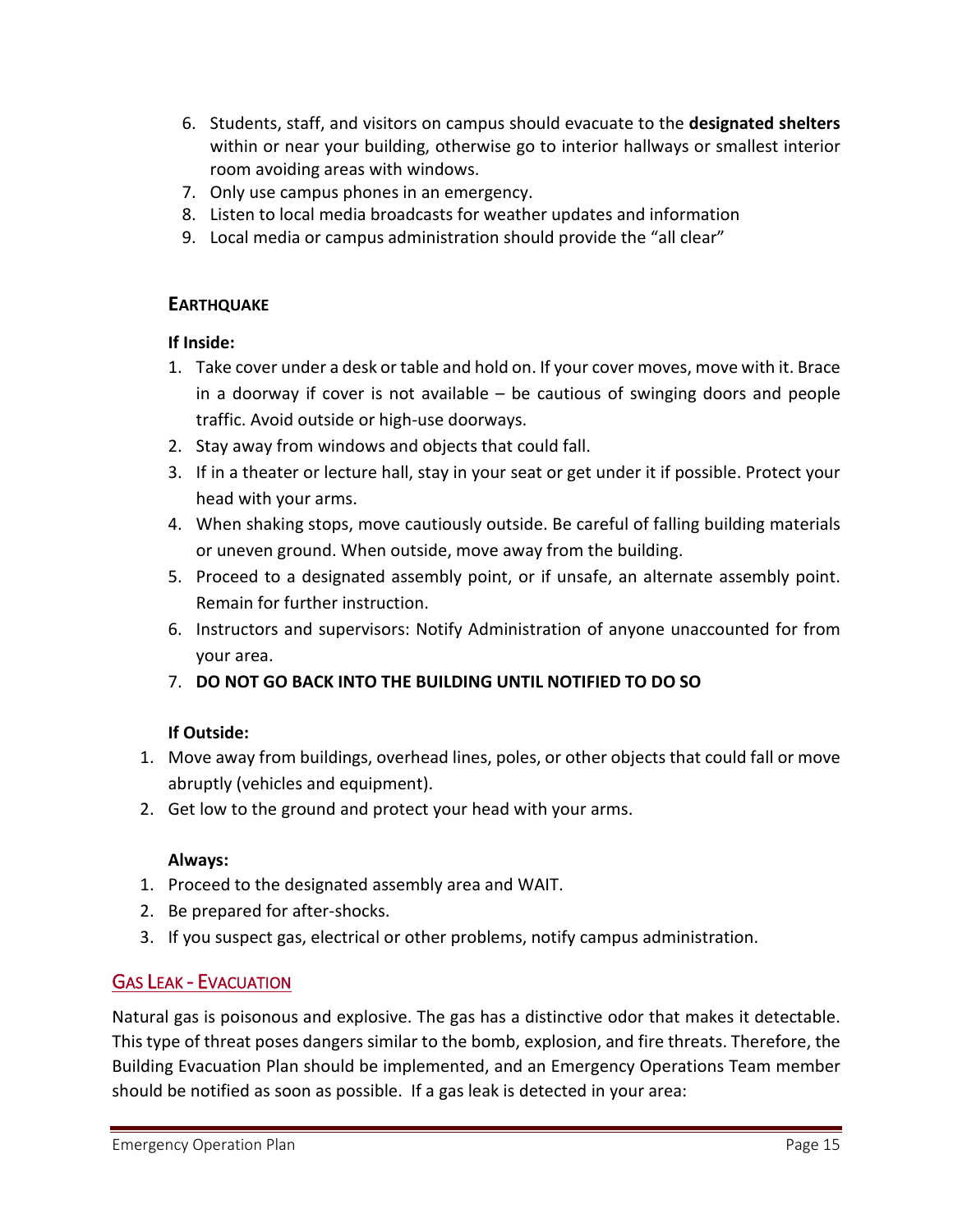- 1. Immediately stop what you are doing. Stay calm.
- 2. Exit the building, notifying everyone as possible as you exit.
- 3. Confine any gases to the extent possible by closing doors behind you as you leave.
- **4. Do not tough light switches, phones, garage doors, or anything else that uses electricity when still in the threatened area. Electricity could ignite the gas.**
- 5. Once clear of the gas leak threat, contact the Emergency Operations Team and go directly to the designated assembly area.
- 6. Do not return to the building until notified to do so.

## <span id="page-15-0"></span>EXPLOSIONS - EVACUATION

The threat of an explosion exists in facility areas where combustibles exist under pressure and are present, used, or stored. The program areas at the College with the greatest exposure to the risk of an explosion are: Auto Collision, Automotive Technology, Construction Technology, HVAC, and Welding. During the event that there is an explosion:

#### **If Outdoors**

- 1. If you are already outside **STAY OUTSIDE.**
- 2. Call 911.
- 3. Check for injured individuals and provide or seek first aid for them.
- 4. Move away from any fire, smoke, damage and/or debris.
- 5. Proceed to the emergency assembly areas, at least 300-500 feet away from the building.

#### **In Indoors**

- 1. Take cover under tables and desks which will give protection from flying glass and debris.
- 2. Avoid windows, cabinets, book shelves, overhead fixtures and other heavy objects that could fall.
- 3. Turn off any water, gas or electrical items that could lead to further damage.
- 4. When safe to do so, call 911 while evacuating the area.
- 5. Assist injured and disabled people when evacuating the building.
- 6. Proceed to the emergency assembly areas at least 300-500 feet away from the building.
- 7. **DO NOT** re-enter the building until the scene is declared cleared by emergency personnel.

#### **While on the scene of this incident**

- 1. Make certain someone has called 911.
- 2. Check for injured individuals and provide or seek first aid for them.
- 3. Be alert for safety hazards (fires, electrical, gas leaks, etc.) and warn others.
- 4. Do not use telephones or the roadway unless necessary to address the emergency.
- 5. Remain calm, cooperate with emergency responders and keep them informed.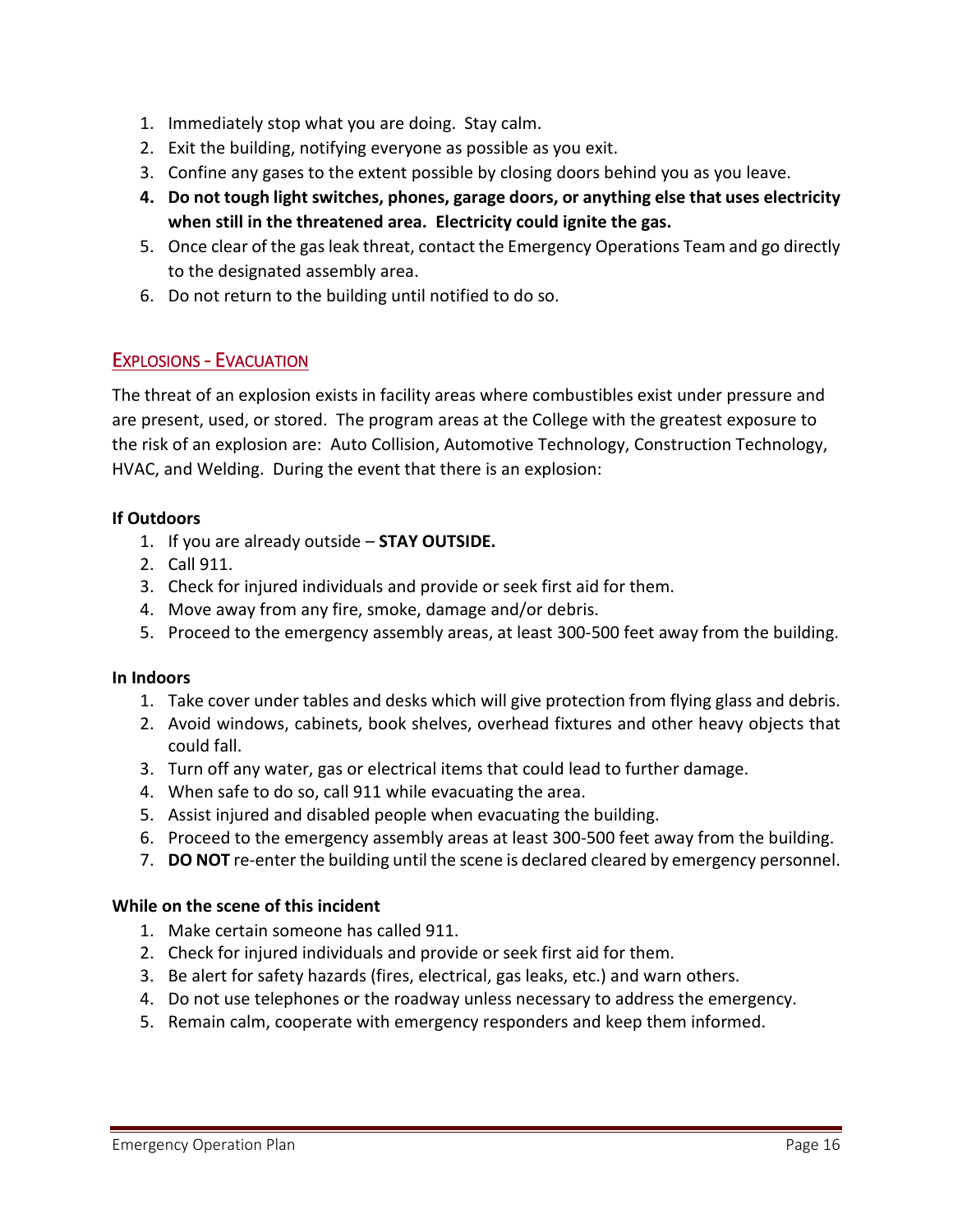#### <span id="page-16-0"></span>HOSTAGE THREAT - LOCKDOWN

During a hostage threat or hostage situation, please contact a member of the Emergency Operations Team. The Emergency Operations Team will contact emergency authorities. In a hostage situation, it is likely that other threats will also exist. Be prepared to initiate other procedures as appropriate.

#### <span id="page-16-1"></span>WEAPON THREAT, VIOLENT BEHAVIOR, ACTS OF TERROR - LOCKDOWN

A threat of violence can occur at any time across campus. Many acts of violence have precursors prior to the violence occurring. Please notify the Emergency Operations Team if you believe there are early warning signs or there is a potential threatening situation. If you observe a criminal act or a person acting in a suspicious manner on campus, immediately:

- Leave the immediate area if possible and direct others to do so.
- If unable to leave, take cover in a secure area.
- Close, lock, and barricade doors. Initiate Lockdown procedures
- Notify the Emergency Operations Team of all violent or threatening behavior.
- Be Alert for the unexpected and do not take any unnecessary chances.
- Take roll call to identify persons present in your area.

#### <span id="page-16-2"></span>MEDICAL EMERGENCY

In the event that someone is injured, please follow the following procedures.

Always use your best judgment when dealing with injuries. The following procedure should be used whether the injured is a student or an employee. The safety of the injured is the College's first priority. **When in doubt, CALL 911.**

#### **SERIOUS INJURIES**

- 1. CALL 911.
- 2. Do not move the injured unless in immediate danger.
- 3. Provide First Aid as needed until Ambulance has arrived.
- 4. Notify Student Services at 785-309-3100. Student Services will:
	- a. Ask for Name of Injured, short description of accident, and action taken
	- b. Notify an Administrator
- 5. After all steps are completed, see "Follow Up" below.

#### **MINOR INJURIES**

- 1. Provide First Aid as needed.
- 2. Notify Student Services at 785-309-3100. Student Services will:
	- a. Ask for Name of Injured, short description of accident, and action taken
	- b. Notify an Administrator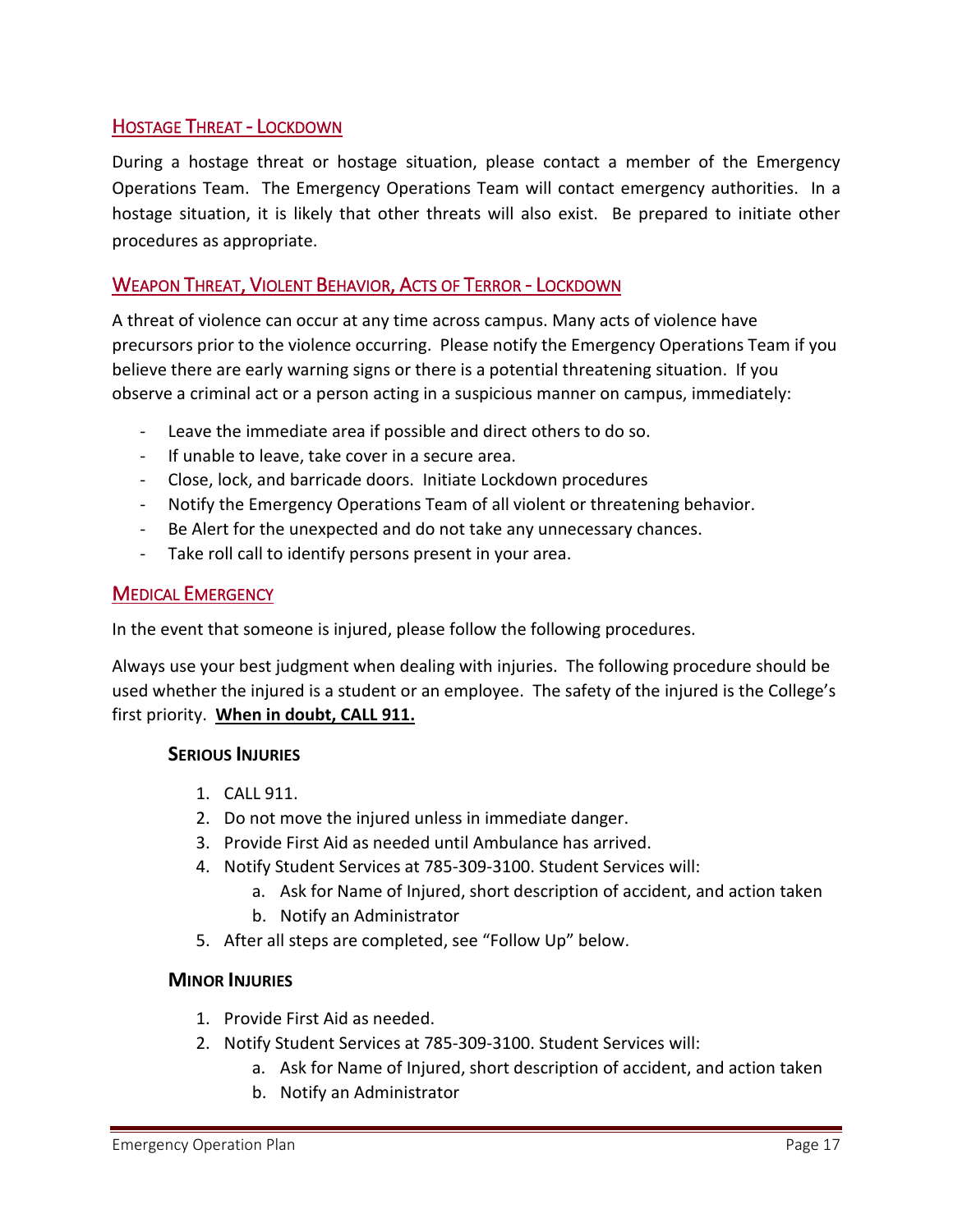- c. Arrange transportation if needed
- 3. Although not required, strongly encourage the student to seek medical attention. Students will be responsible for their own medical expenses.
- 4. After all steps are completed, see "Follow Up" below.

#### **FOLLOW UP**

#### **Student Injuries**

Within 24 hours, a "Student Accident Report" should be filled out and turned in to Student Services. If you do not have a copy of the Student Accident Report, Student Services will supply you with one.

#### **Employee Injuries (Including Work-Study Students)**

All workplace injuries must be reported to the Human Resources Coordinator within 24 hours. The Human Resources Coordinator will meet with you to fill out the appropriate Worker's Compensation paperwork.